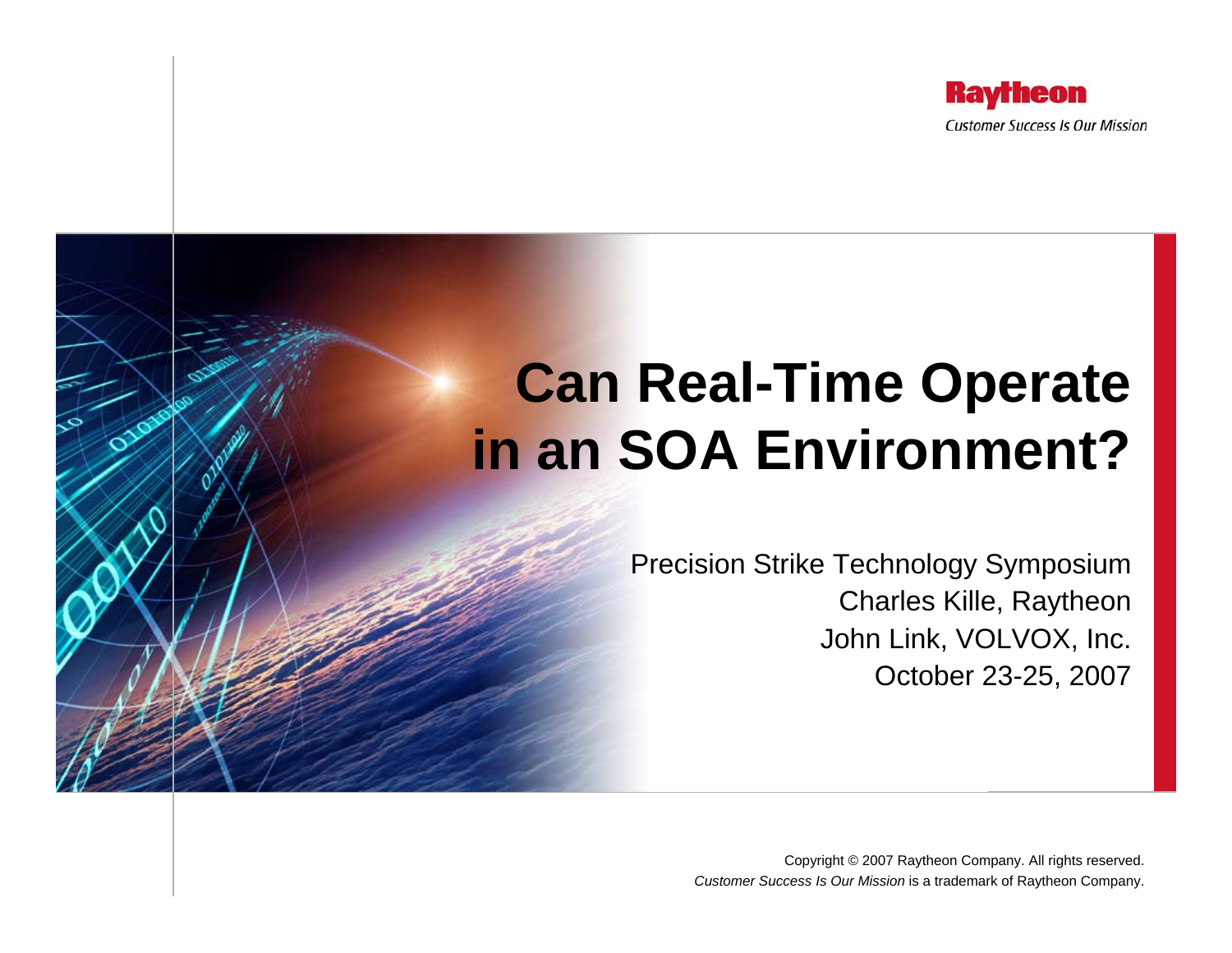

## **Outline**

- Real-Time in the Net-Centric/ SOA Transformation Environment
- The Net-Centric/SOA Paradigm
	- Network and Net-Centric Definition
	- SOA Definition
- The Real-Time Paradigm
- When Paradigms Collide
- Recommendations
	- Policy
	- Network Architectures
	- Technical Solutions
	- Policy & Culture
- Summary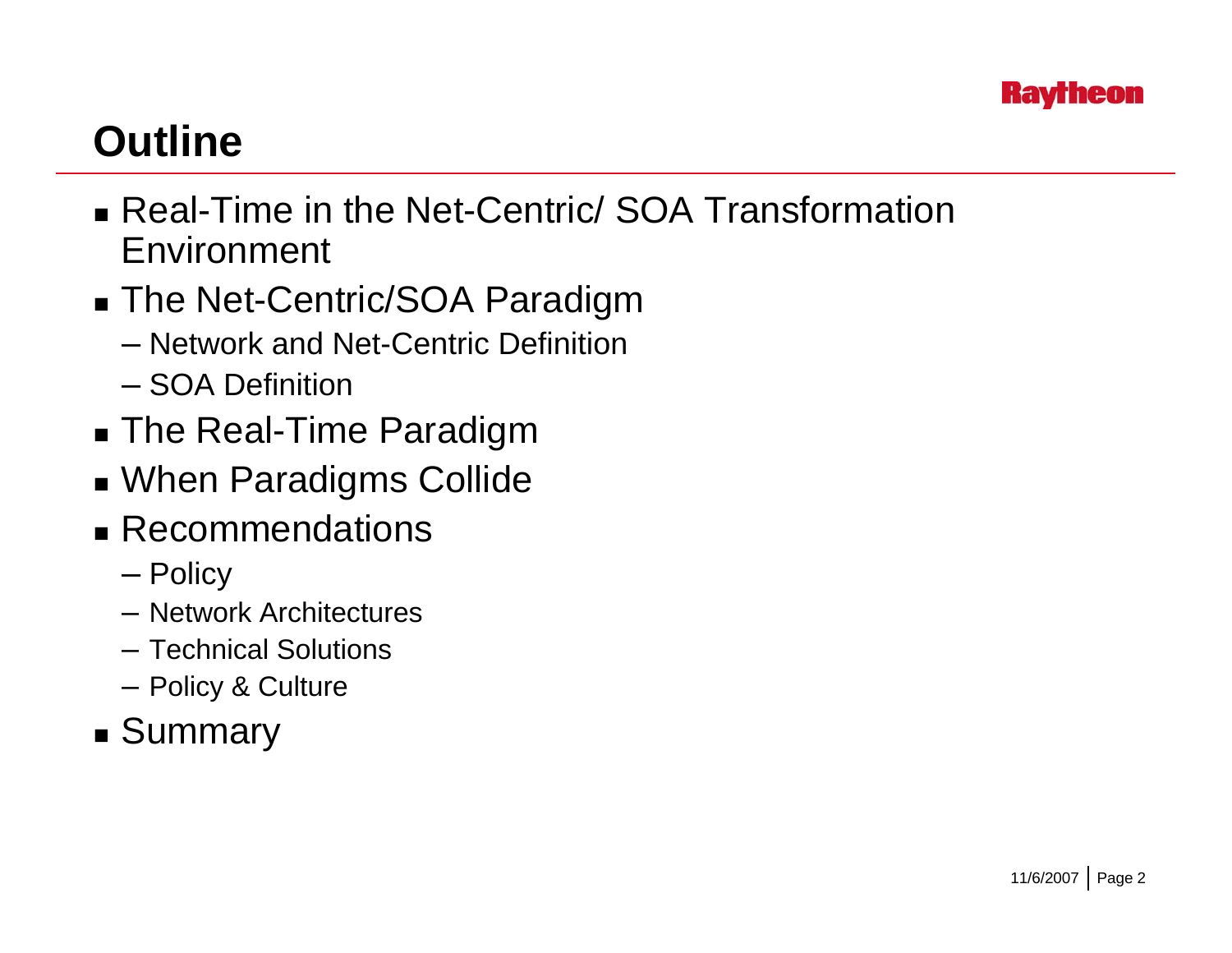

## **Our Question…**

- Started with the abstract question: *Can "Real-Time" Operate in a Service Oriented Architecture (SOA) based Operational Environment?*
- Refined the question to: *Is Real-Time part of the Net-Centric/SOA Transformation Environment?*

#### *Short Answer is, Yes… It must be, but there are issues…*

**As DoD moves forward with Net-Centric Transformation focusing on SOA and shared services as architectural choices -- significant concerns remain for the DoD enterprise and its mission-critical timing-sensitive needs, and for the Real-Time Community**

> **Policy, Architecture & Technology Must All Support Net-Centric/SOA Transformation & Mission Critical Real-Time Operations**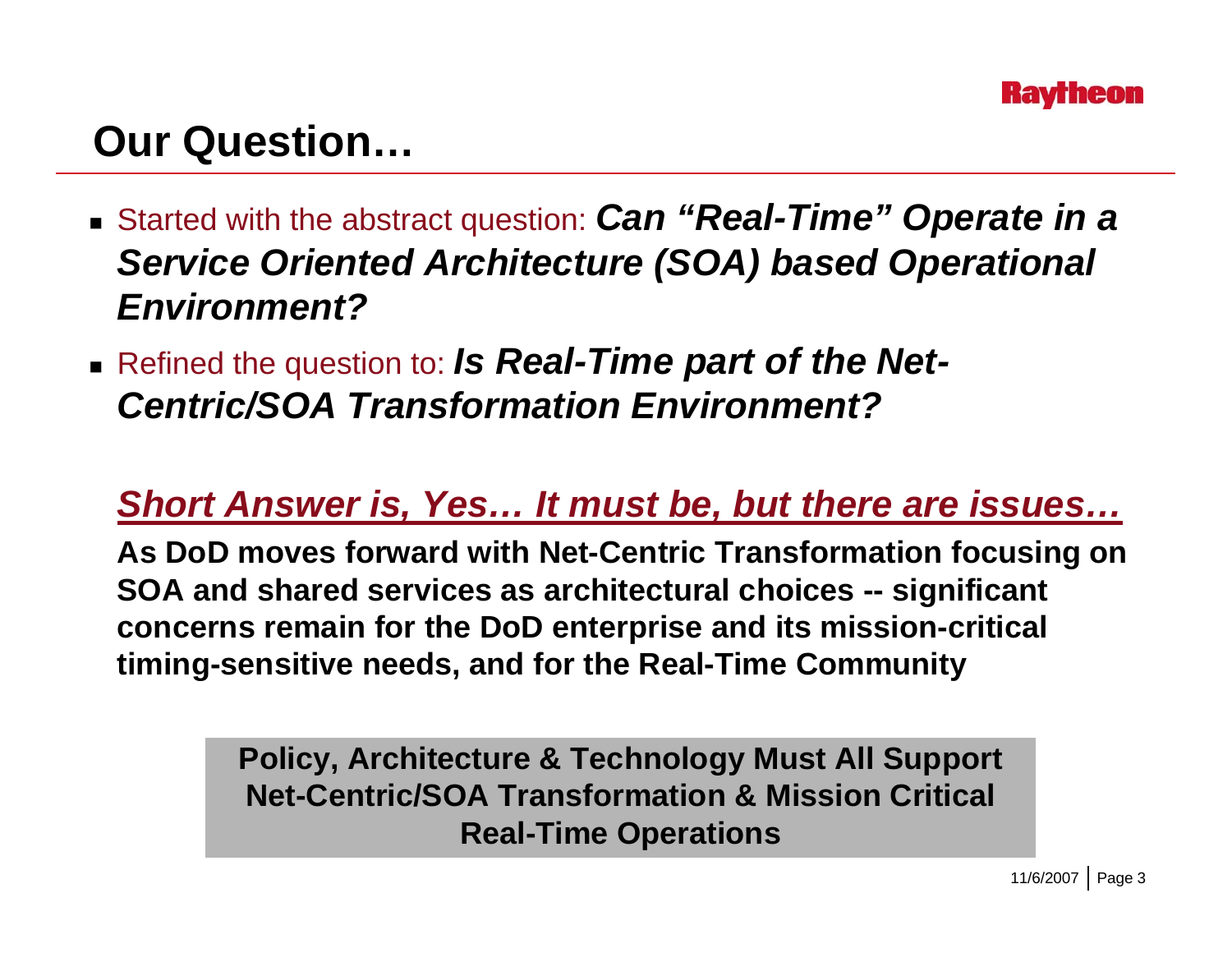

## **Net-Centric/SOA Concerns**

To prepare the ground to examine the Real-Time Community concerns about Net-Centricity/SOA, let's first clarify some related terms:

- Network-Centric
- **Net-Centric**
- SOA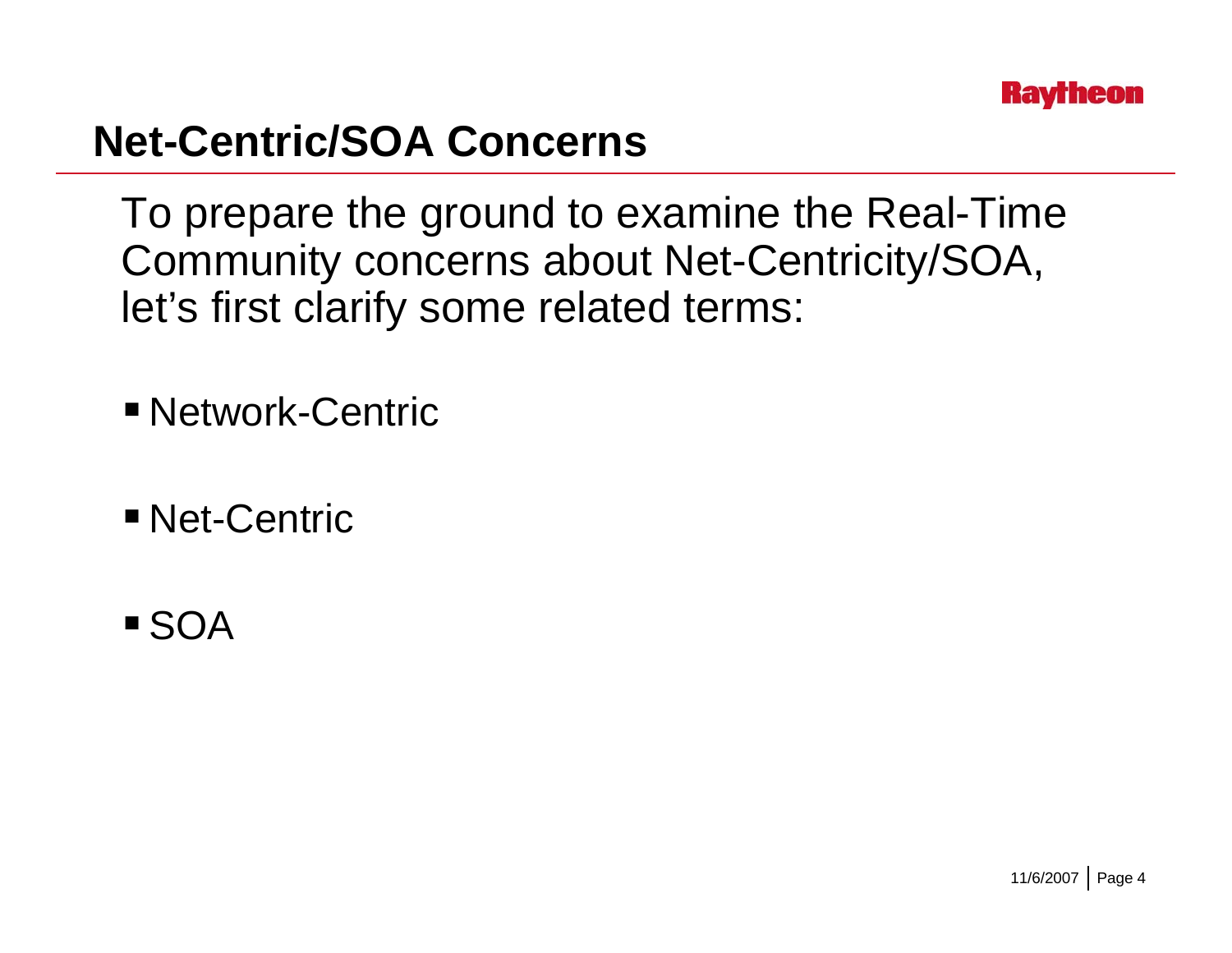

*Network-Centric Warfare: "NCW relies on computer processing power and networked communications technology to provide a shared awareness of the battlespace for U.S. forces."*

*Network Centric Warfare: Background and Oversight Issues for Congress CRS, June 2004*

Network-Centric Warfare worked to aggregate existing "stovepiped" networks and applications at multiple operations centers to facilitate C2 joint forces through information superiority.

#### **…Often called by Warfighters "Swivel Chair Integration"**

Architecturally, Network-Centric systems are available to Commanders and analysts, separate but collocated, and primarily accessible in a Tactical Operations Center setting.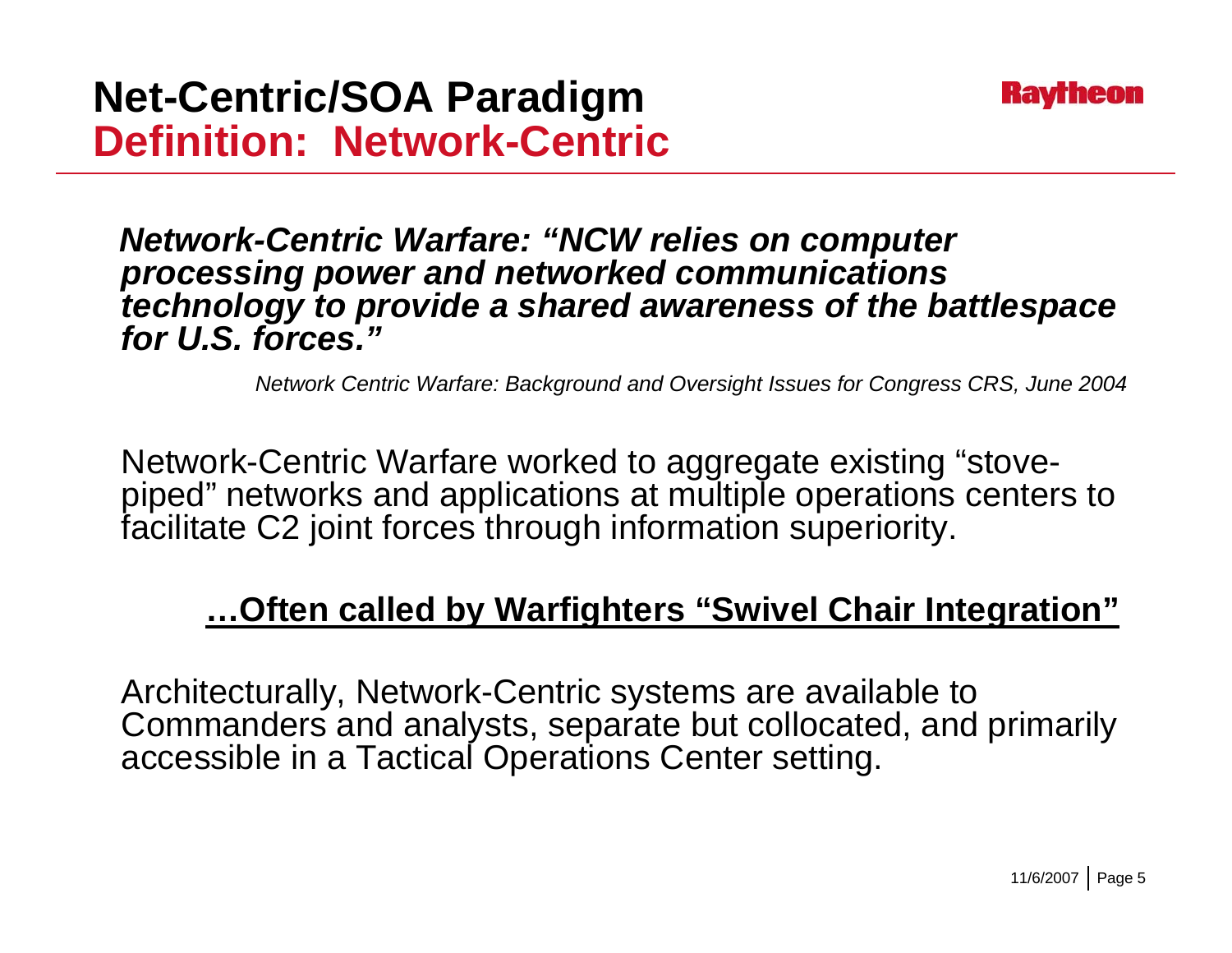

### **Net-Centric/SOA Paradigm Definition: Net-Centric**

 *Net-Centricity is an "information sharing strategy"* **promoting:**

- Secure connectivity and interoperability
- Common technical standards
- Common data and meta-tagging standards

## **Net-Centricity builds on the Network-Centric approach**

- – Net-Centricity leverages and extends connectivity and access to provide a much greater level of integration of services, information and interoperability -- across the Battlespace
- Net-Centricity essentially mimics the seamlessness of the Internet solution space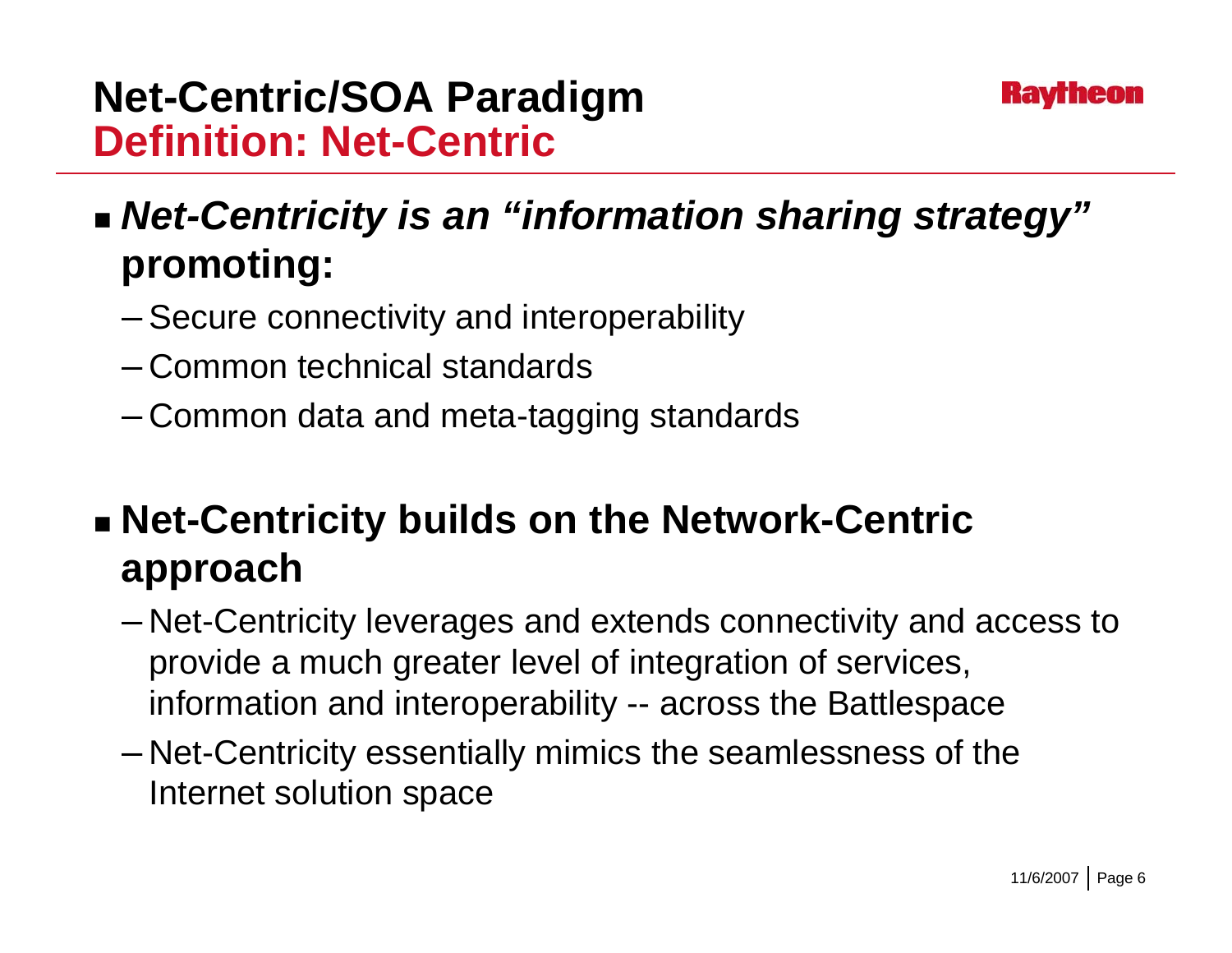### **Net-Centric/SOA Paradigm Definition: SOA**



#### *Service-Oriented Architecture (SOA) involves:*

 $\blacksquare$  "(SOA is) the policies, practices, and frameworks that enable distributed application functionality to be provided and consumed as sets of services. Services in SOA are published, then discovered and invoked by service consumers at appropriate granularity levels and are abstracted away from the implementation using a standard-based interface definition to produce effects consistent with measurable preconditions and expectations"

*NCES CDD, adapted from CBDI Forum www.cbdiforum.com, also quoted by NCOW 1.1*

- $\blacksquare$  SOA shifts the focus further from large tightly-integrated (tightly-coupled/ stovepiped) systems to policy- and standards-based services
- $\blacksquare$  SOAs deliver capabilities for enterprise-wide solutions that are (or appear to have been) designed, developed, deployed as an integrated set of products that can be matured and maintained over longer periods

#### **Services and Consumers Interoperate through Well-Defined Interfaces**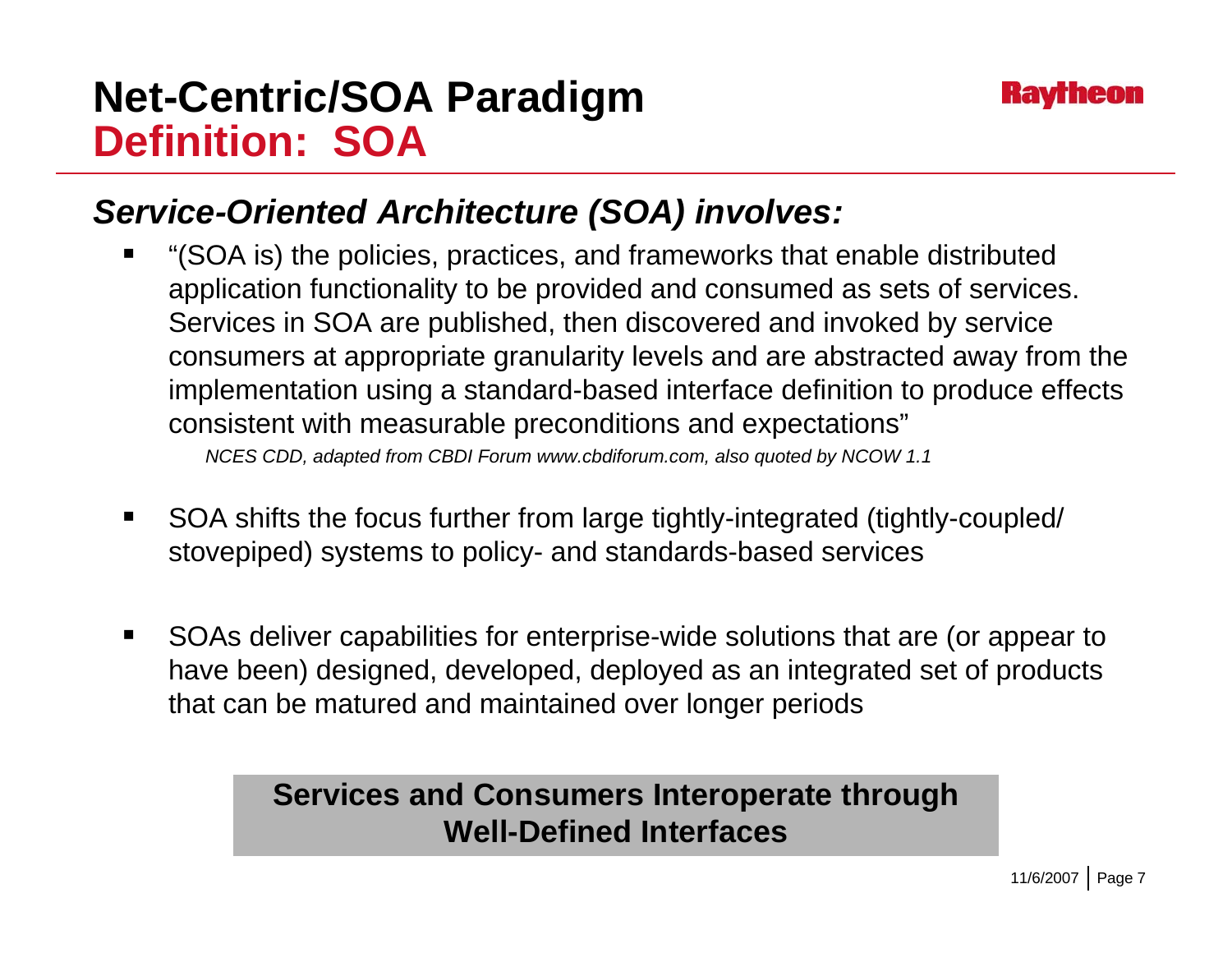### **Net-Centric/SOA Paradigm VENN Relationship**





- **Network-Centric** systems and **Net-Centric** systems exist on a spectrum and are not mutually exclusive
- **SOA** rides on and takes advantage of either context
- **SOA focuses on the information** system…the complex softwareintensive system/ services/ capabilities
- $\blacksquare$  *This expanded information-sharing capacity has serious implications for the Real-Time Environment*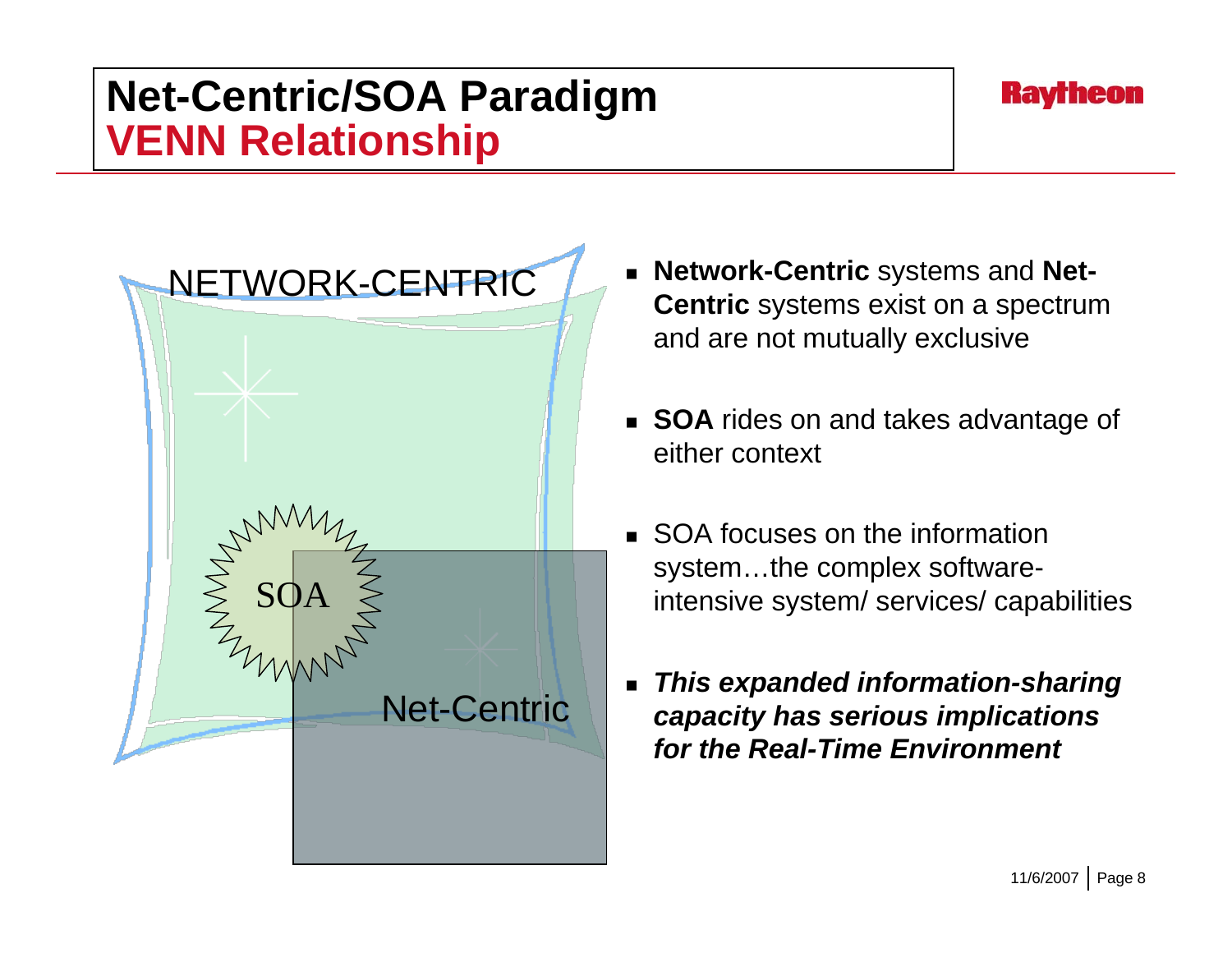

## **Real-Time Paradigm**

#### **The Real-Time Paradigm includes:**

- **Validity of an Operation (Mission Success) predicated on:**
	- logical correctness -- the right data
	- $\bullet\,$  delivery within defined timing constraints -- the right time
- **Timeline and time-scale constraints imposed by external conditions**
	- Dictated by one or more monitored or controlled physical processes or mission need-lines (threads)
	- Constraints satisfied for proper system behavior
	- Implementation deterministic… predictable… controllable

#### **Implication – Significant Consequences for Breeches**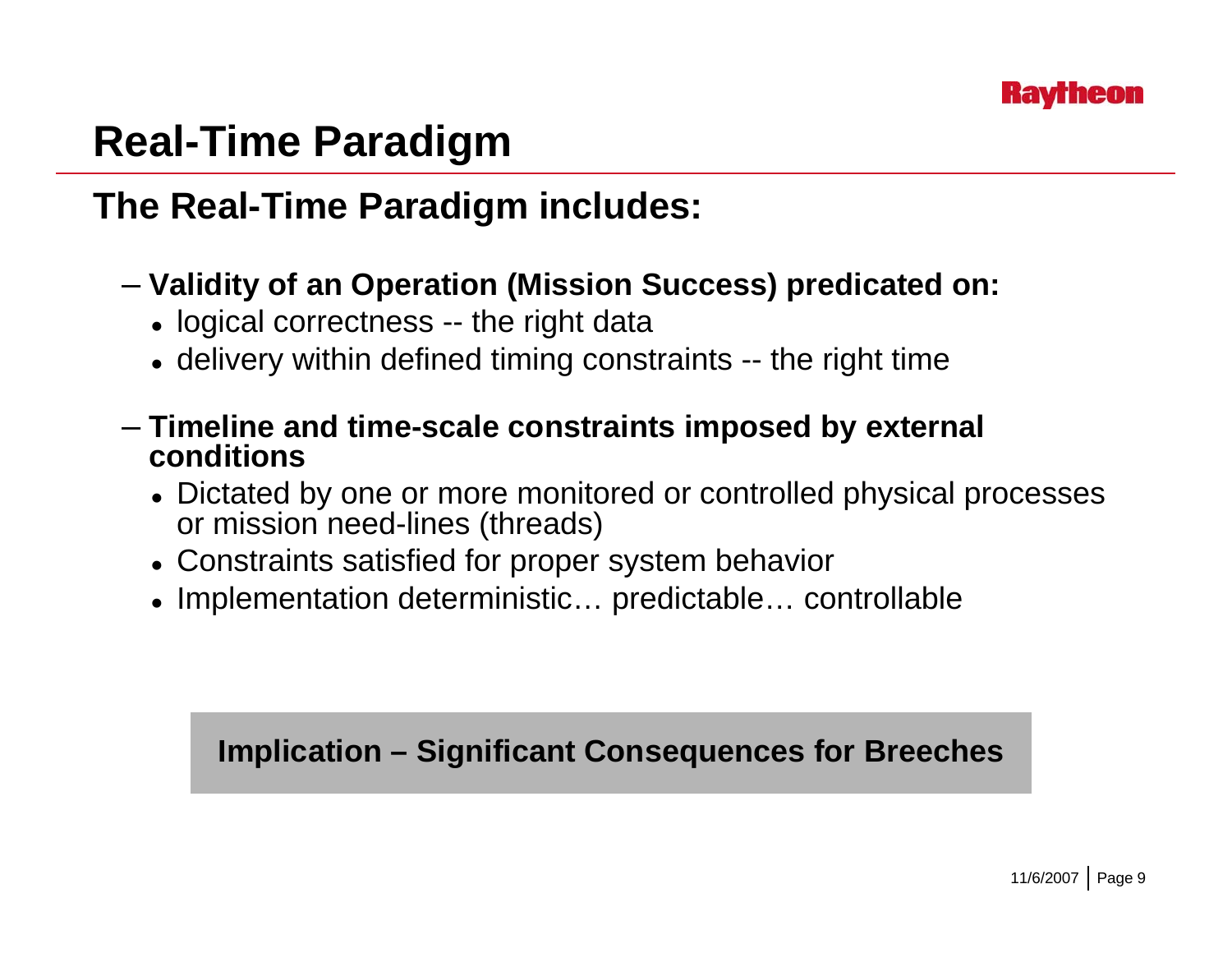

## **Real-Time Paradigm**

 **The Real-Time Paradigm includes vectors of speed, determinism, predictability, assurance, and reliability.**

#### – **Hard real-time:**

- Value/validity of results is nil if timeline is breeched *Late is Wrong*
- $\bullet\,$  Value curve looks like a step function

#### – **Soft real-time:**

- Value/validity of results diminishes over time or if timeline breeched
- Value/validity reaches nil at some finite time

#### – **Near real-time:**

• Used to indicate longer timelines or interrupted timelines

(man or IP-network in the loop)

#### – **Non-real-time:**

• No such thing (for non-trivial processing)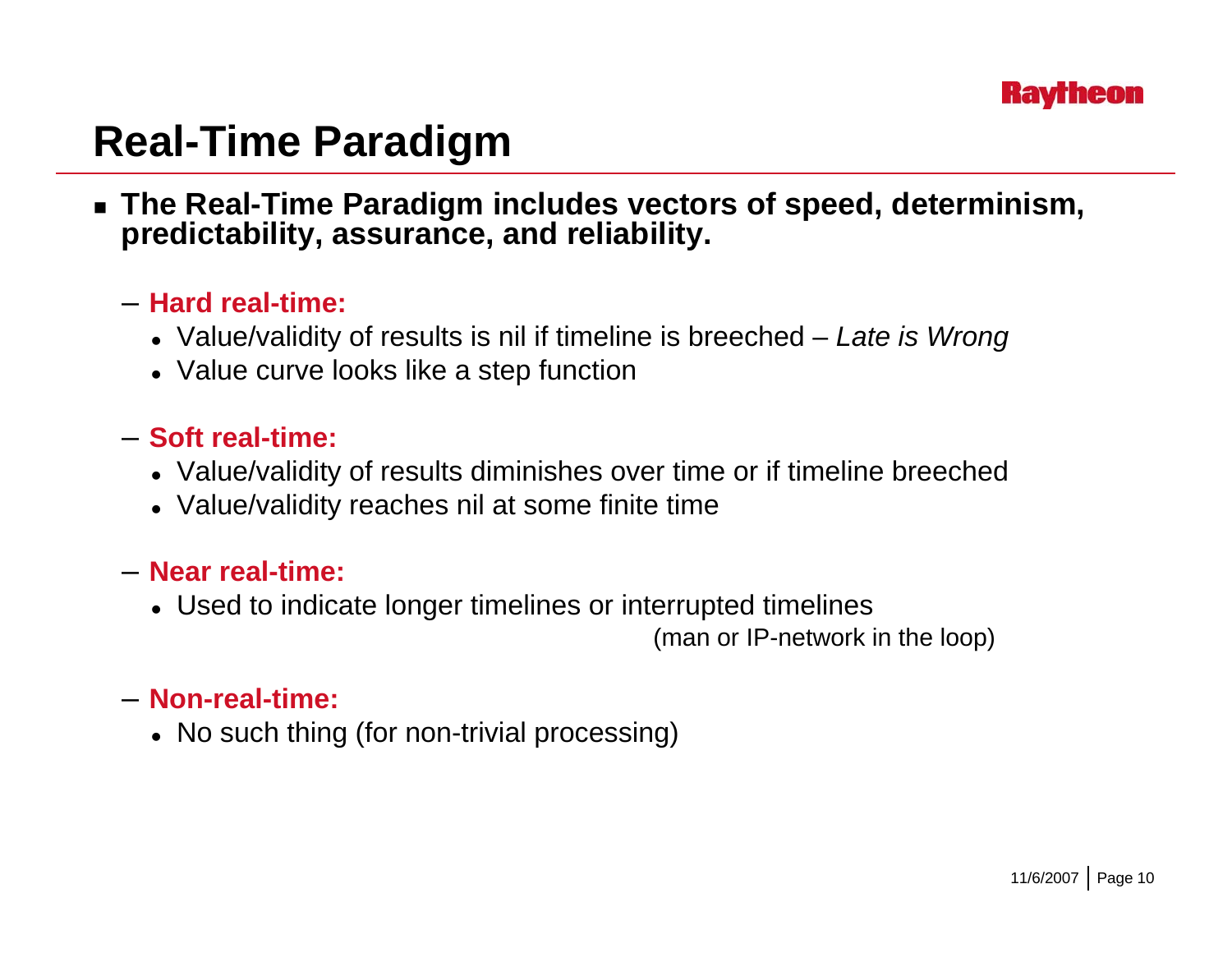

### **Value Pattern for Real-Time Paradigm**



**Real-Time Is Right Time, Not Real Fast!**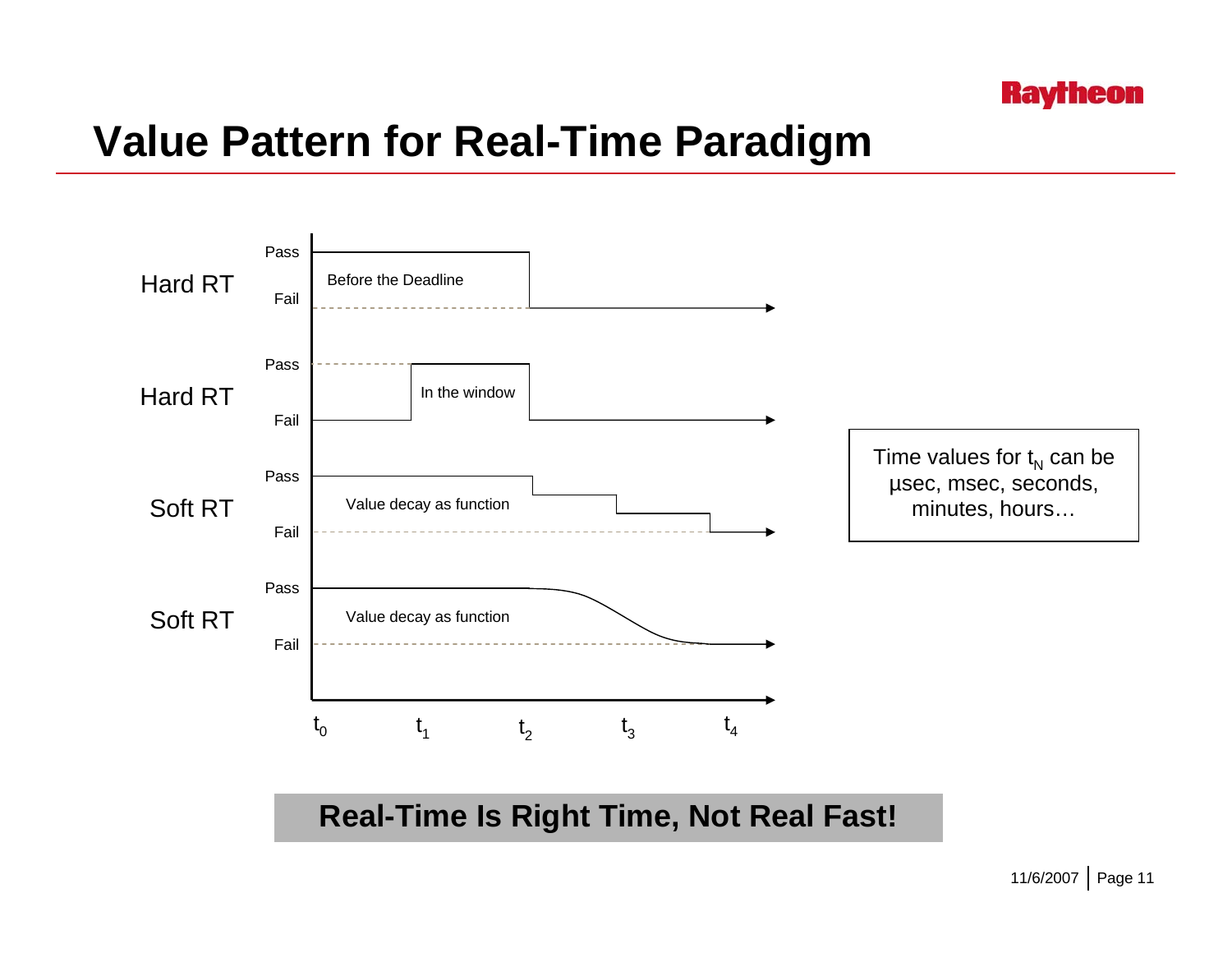

## **Real-Time Paradigm (cont'd)**

| <b>Real-Time Continuum</b><br>Real-Time deadlines and timelines imposed by constraints outside control of the computer/software |           |        |                                                                                                                       |              |         |                                                                                                                                                                      |                    |                   |
|---------------------------------------------------------------------------------------------------------------------------------|-----------|--------|-----------------------------------------------------------------------------------------------------------------------|--------------|---------|----------------------------------------------------------------------------------------------------------------------------------------------------------------------|--------------------|-------------------|
| <b>Near Real-Time</b><br>(Some Latency Acceptable)                                                                              |           |        | <b>Soft Real-Time</b>                                                                                                 |              |         | <b>Hard Real-Time</b>                                                                                                                                                |                    |                   |
| Involve longer timelines (or<br>interrupted timelines) and often<br>entail planning cycles                                      |           |        | Deadlines are tight but not<br>necessarily absolute; "value" of a<br>computation diminishes after<br>deadline expires |              |         | Deadlines must be satisfied for<br>proper system behavior; processing<br>timelines must be deterministic;<br>"value" of computation is nil after<br>deadline expires |                    |                   |
| <b>Examples of Real-Time Patterns</b>                                                                                           |           |        |                                                                                                                       |              |         |                                                                                                                                                                      |                    |                   |
| Logistics                                                                                                                       | Personnel | Fiscal | C&C                                                                                                                   | Intelligence | Medical | Time-                                                                                                                                                                | Sensor/            | Effector/         |
|                                                                                                                                 |           |        |                                                                                                                       |              |         | Sensitive<br>Targeting                                                                                                                                               | Machine<br>Control | Flight<br>control |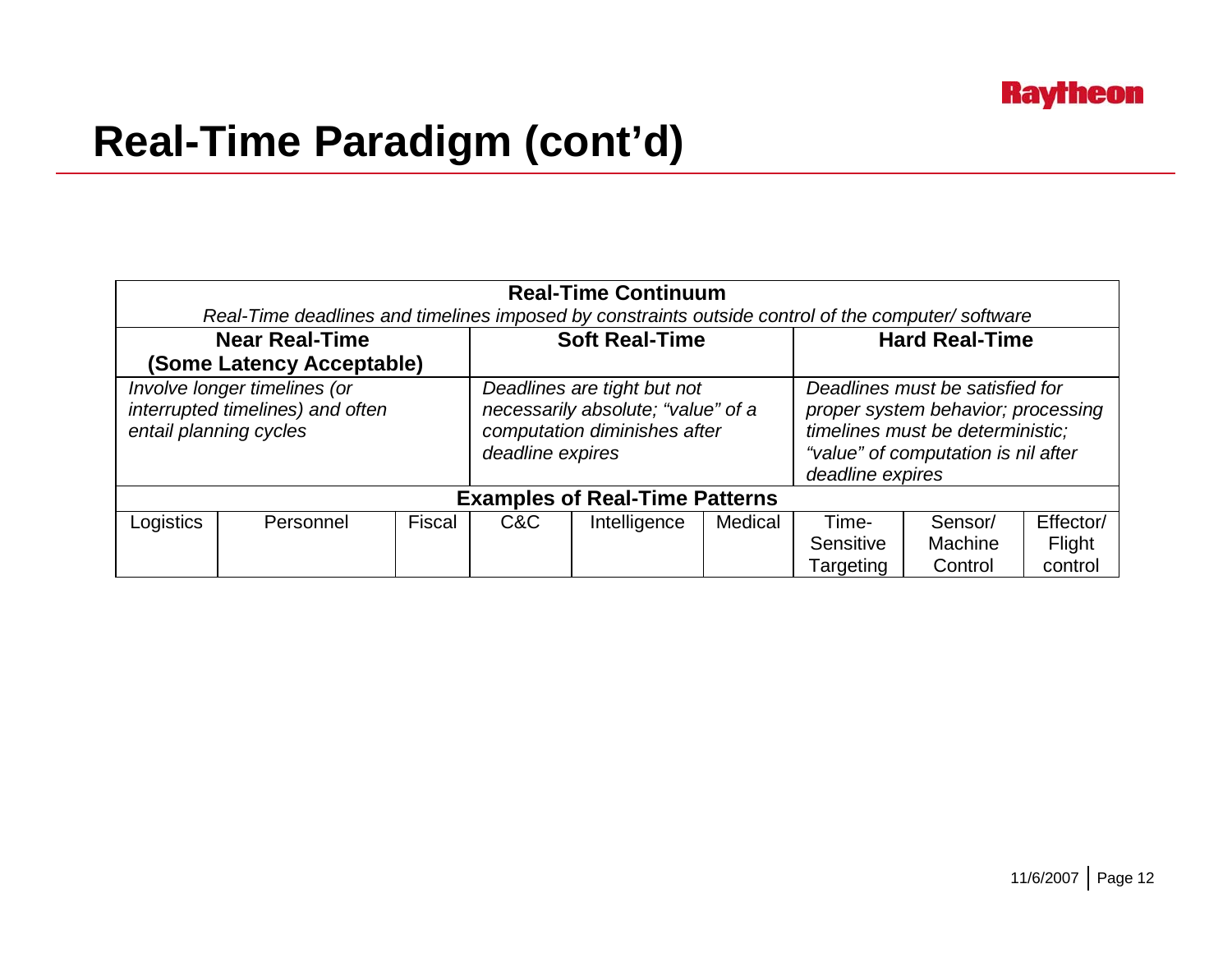

## **Example 1- NASA Real-Time Scenario**

#### **Rocket Engine controller**

- The space shuttle main engine controller needs to produce a set of commands for fuel flow valves every 5 ms. Miss one and the engine will burn through. Do them too fast and the control laws (being Z transforms) are incorrect.
- A discrete machine control loop, operating significantly close to the limits of digital control processor response times.
- П The objective must be accomplished within a specified time window, or fail.
- П Failure carries significant consequences.
- No Question of the Real-Time Pattern or status of this scenario…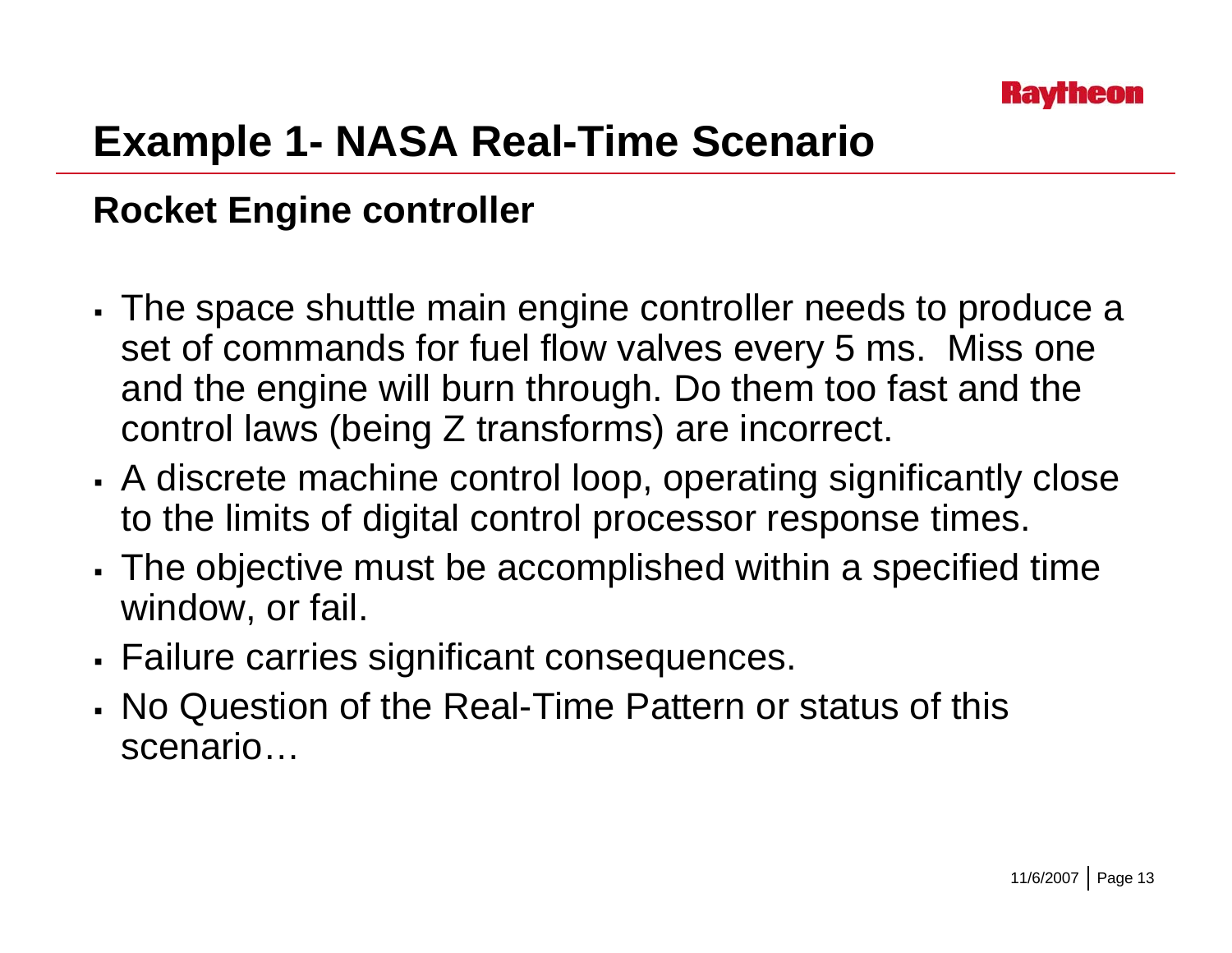### **Example 2 - Effects on Time on Target Real-Time Scenario**

#### **Effects on Time on Target in Theater**

- A fighter-bomber mission to interdict traffic thread requires an effect on a specific target set within a specific window of time
- Must orchestrate command and control, sensors, and effectors of a system/enterprise to be sure the effect is correctly applied
- The specific success window, from a few seconds to a few minutes or even hours
- The window may be offset in time based on a decision cycle or set of trigger events or other guidance
- Success criteria are obviously set externally to the system
- The effect of arriving too soon or too late is a failure with dire consequences...
	- -- The effect might be applied to a wrong target, possible friendly, or applied to no useful target.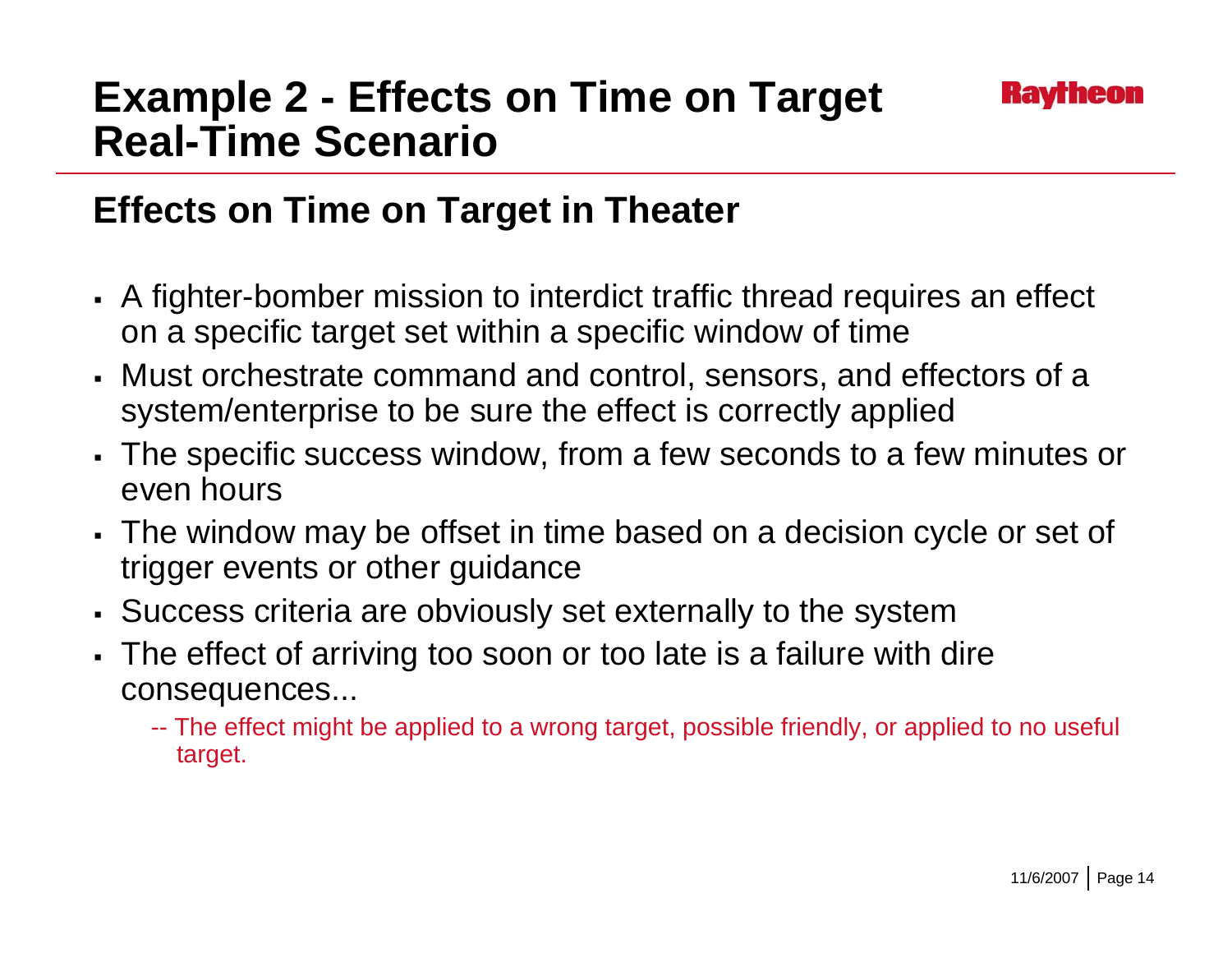

## **Analysis of the Real Time Scenarios**

- $\blacksquare$  In each case we have the same Real-Time Pattern defined by success/failure criteria that follows the second Hard Real-Time Pattern of a validity window.
- Each has significant consequences for failure.
- Each has a significantly different time scale… by orders of magnitude
	- Time scale drives trades, timing and sizing studies, significant design choices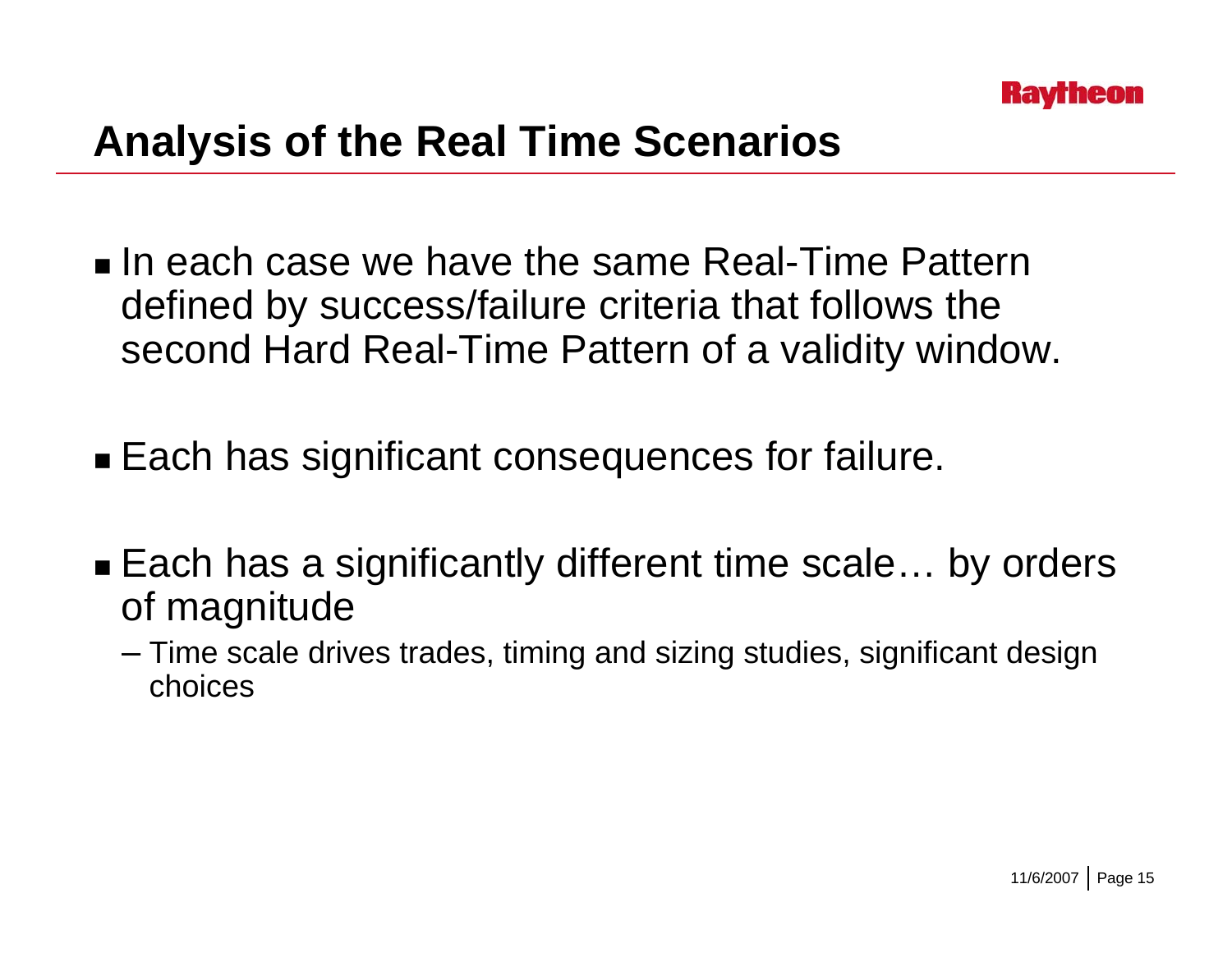

#### **Analysis of the Real Time Scenarios (cont'd)**

Each Scenario presents unique issues for design and implementation but the Real-Time Pattern is inescapable

- **The first Scenario -- NASA machine control:**
	- Is a pattern industry has considerable experience with

#### **The second Scenario -- Effects on Target:**

- Involves a Net-Centric enterprise which presents a solution space with less experience to draw on, as an integrated Net-Centric solution
- Made more difficult as consists of services, infrastructures, heterogeneous computing
- Also includes integrations of products from multiple venders and/or programs that will change asynchronously over time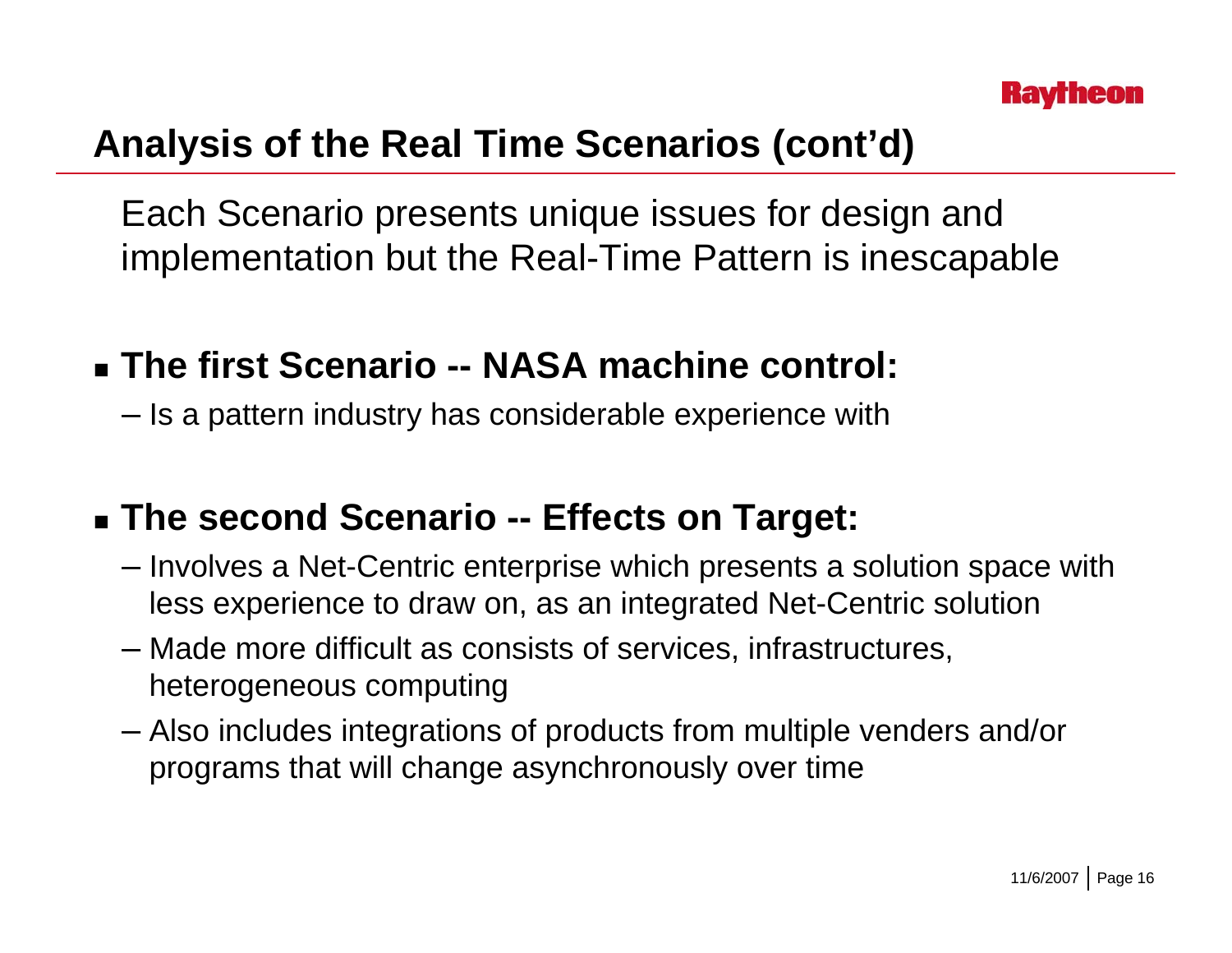

## **When Paradigms Collide!**

- Core of the "collision" -- as more services and operations move to a common network of networks -- potential risk that Real-Time Operations are likely to suffer due to increases in bandwidth constraints (GIG-BE notwithstanding) if networks are not judiciously-engineered and managed
- Concerns and resulting resistance to the Net-Centric/ SOA Transformation paradigm by the Real-time Community risks slowing the momentum of Transformation efforts -- albeit for very sound, observable reasons
- In progression from Network-Centric ("Swivel-Chair engineering") to increasingly Net-Centric and SOA environments (real integration and interoperability), the Real-Time Community considers itself isolated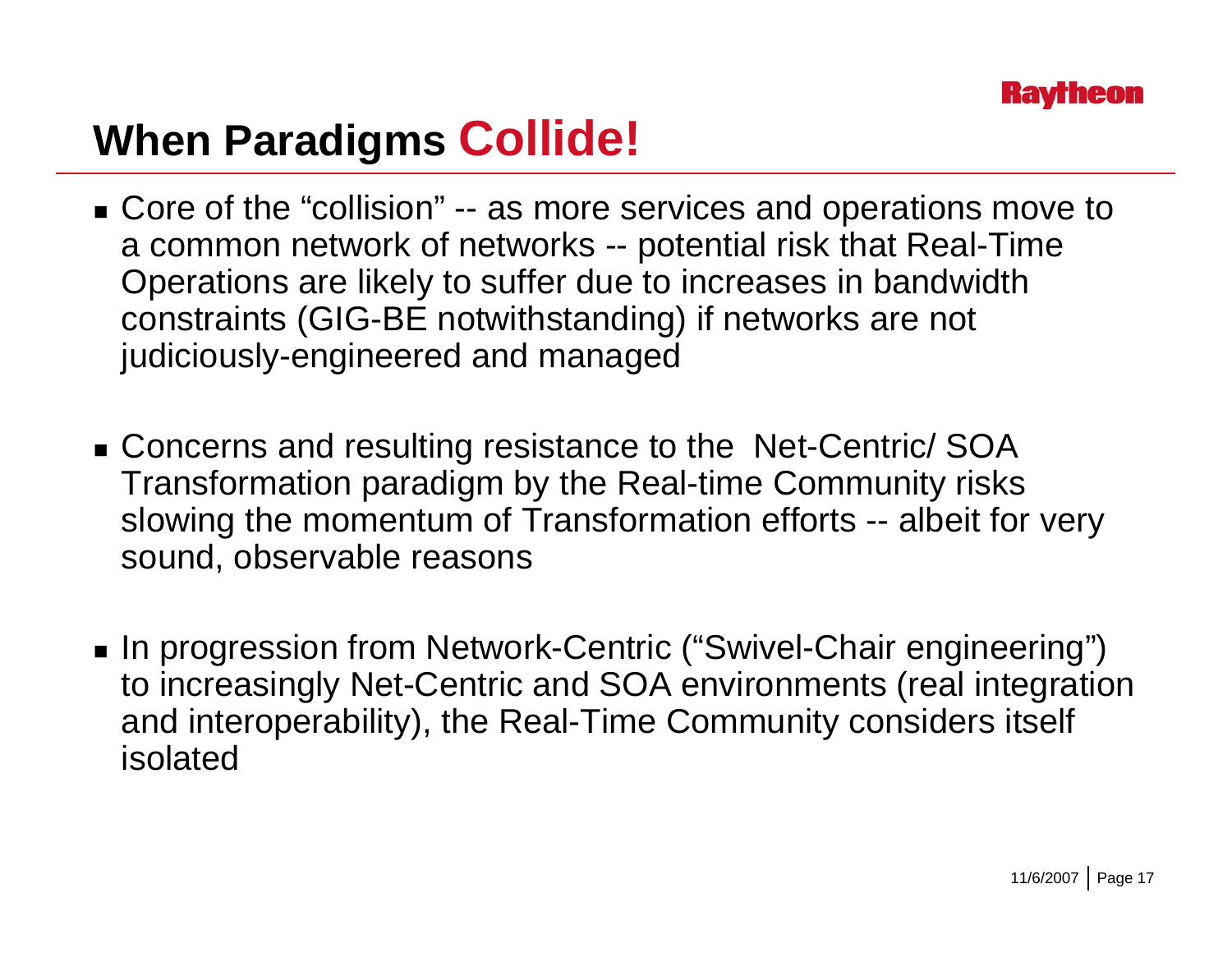

### **Recommendations Intro**

- Since the Real-Time and Net-Centric/SOA communities must work together to provide critical Warfighter mission needs, the current gap in understanding and cooperation between these two vital communities must be bridged through:
	- -- Policy
	- -Cultural Dynamics
	- Network Architectures
	- Technical Solutions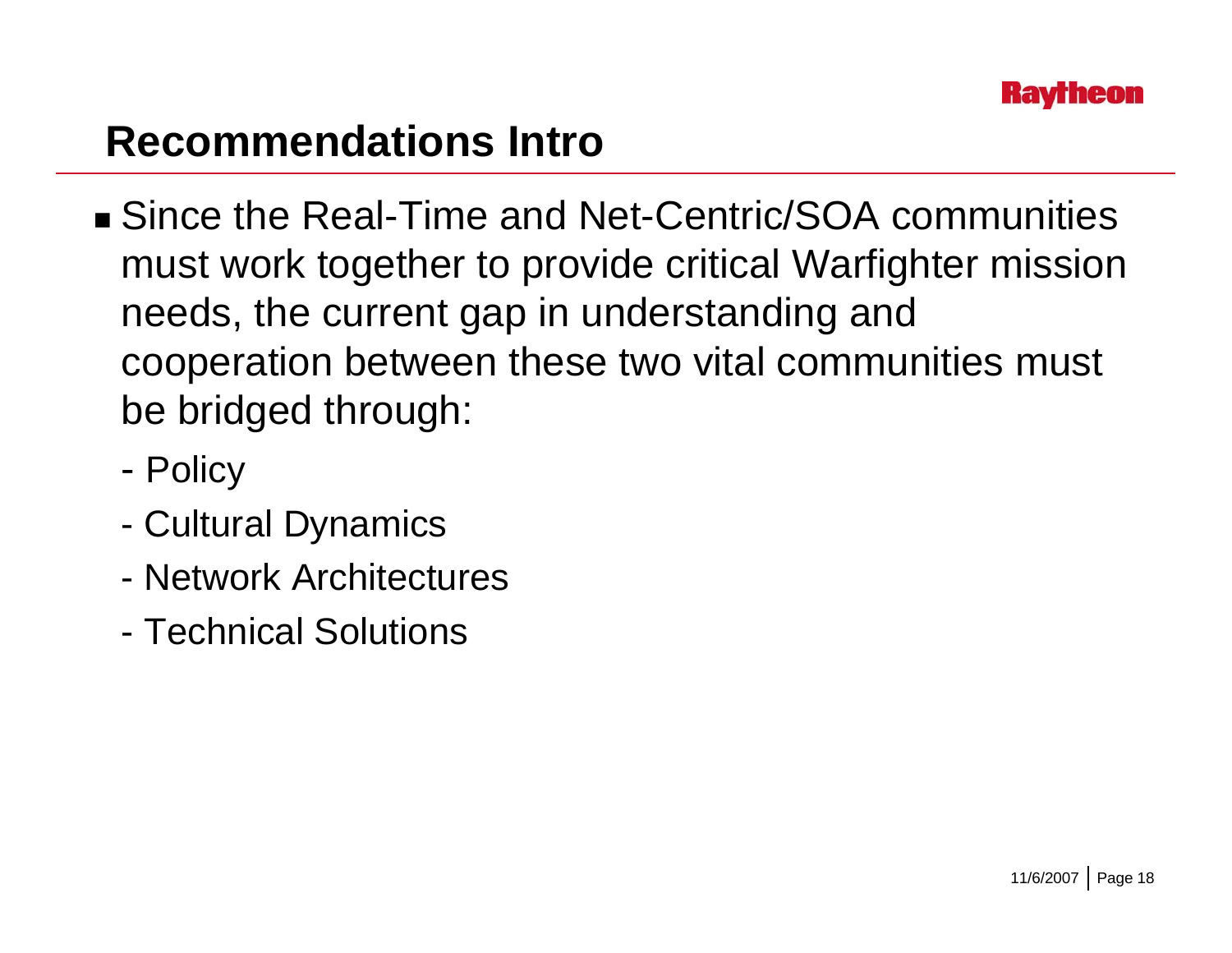

## **Recommendations: Policy**

- DoD and the Services and the Real-Time Community need to create together agreed-upon typology, sets of standards, and architectural patterns for the Real-Time Community
- Policies that support the Net-Centric/SOA paradigm need to include the establishment of strategies and Advisory/Oversight bodies dedicated to support the Real-Time problem space
	- Network Strategies
	- Service Interface/Interoperability and Deployment Strategies
- The Real-Time Community and the Net-Centric/SOA Community are both integral to the DoD enterprise and need to collaborate actively in continued development of Net-Centric transformation policy through emerging CONOPS, Architectures, and Design Patterns

#### **Define Needs - Set Goals - Drive Solutions**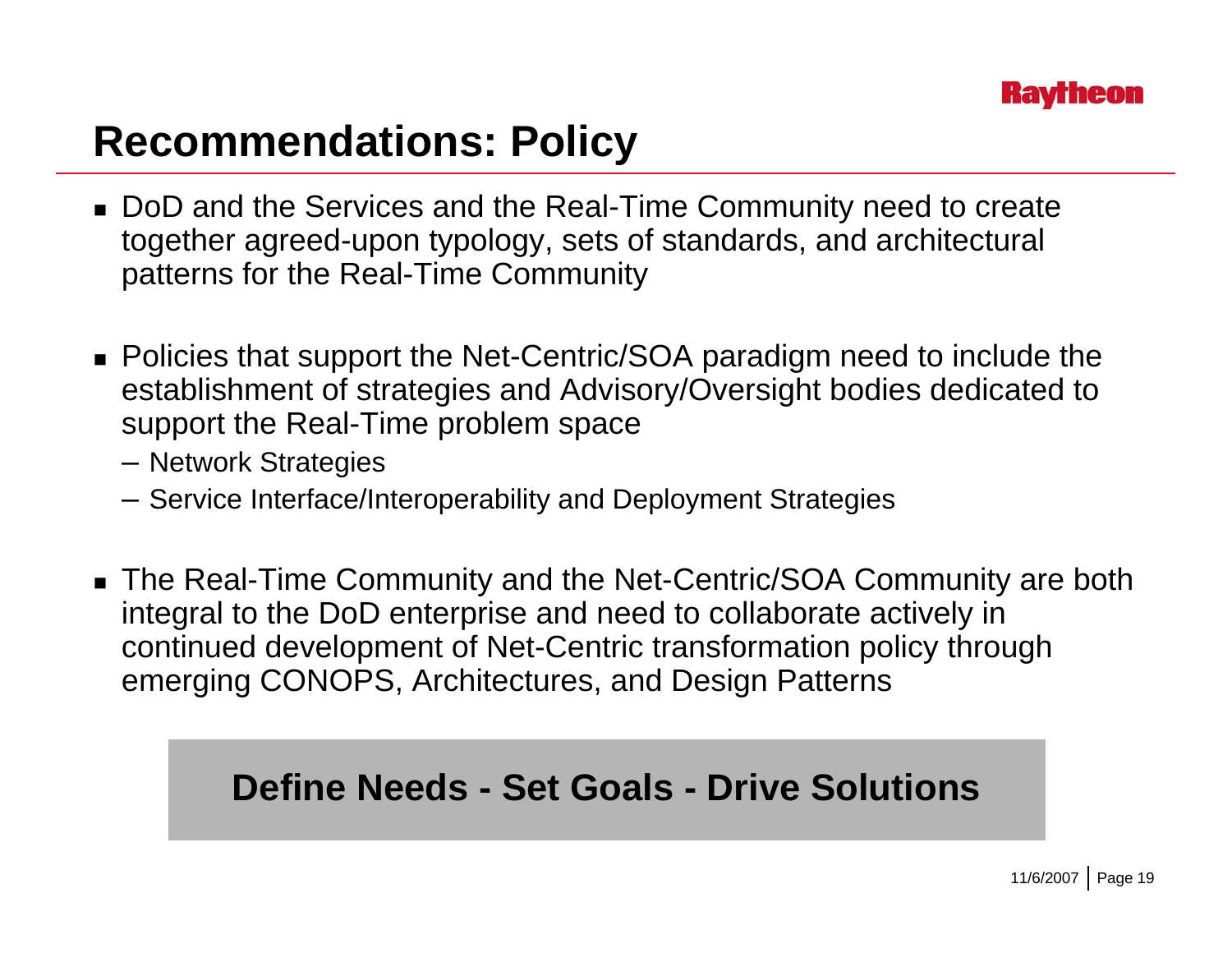

## **Recommendations: Cultural Dynamics**

- Changes in policy, network architectures, and technical solutions are inter-related, interdependent, and dynamic:
	- Policy provides over-arching guidance
	- Architectures inform design and 1st step to technical solutions
	- Technical solutions embody design and implementation in alignment with architectures and specific mission needs
- The Real-Time and Net-Centric/SOA Communities need policy mechanisms to work together for best approaches
- As with many new directions in DoD -- in addition to changes in policy, architecture, and technical solutions -- culture change will be needed on the part of both the Real-Time Community and the Net-Centric/SOA Community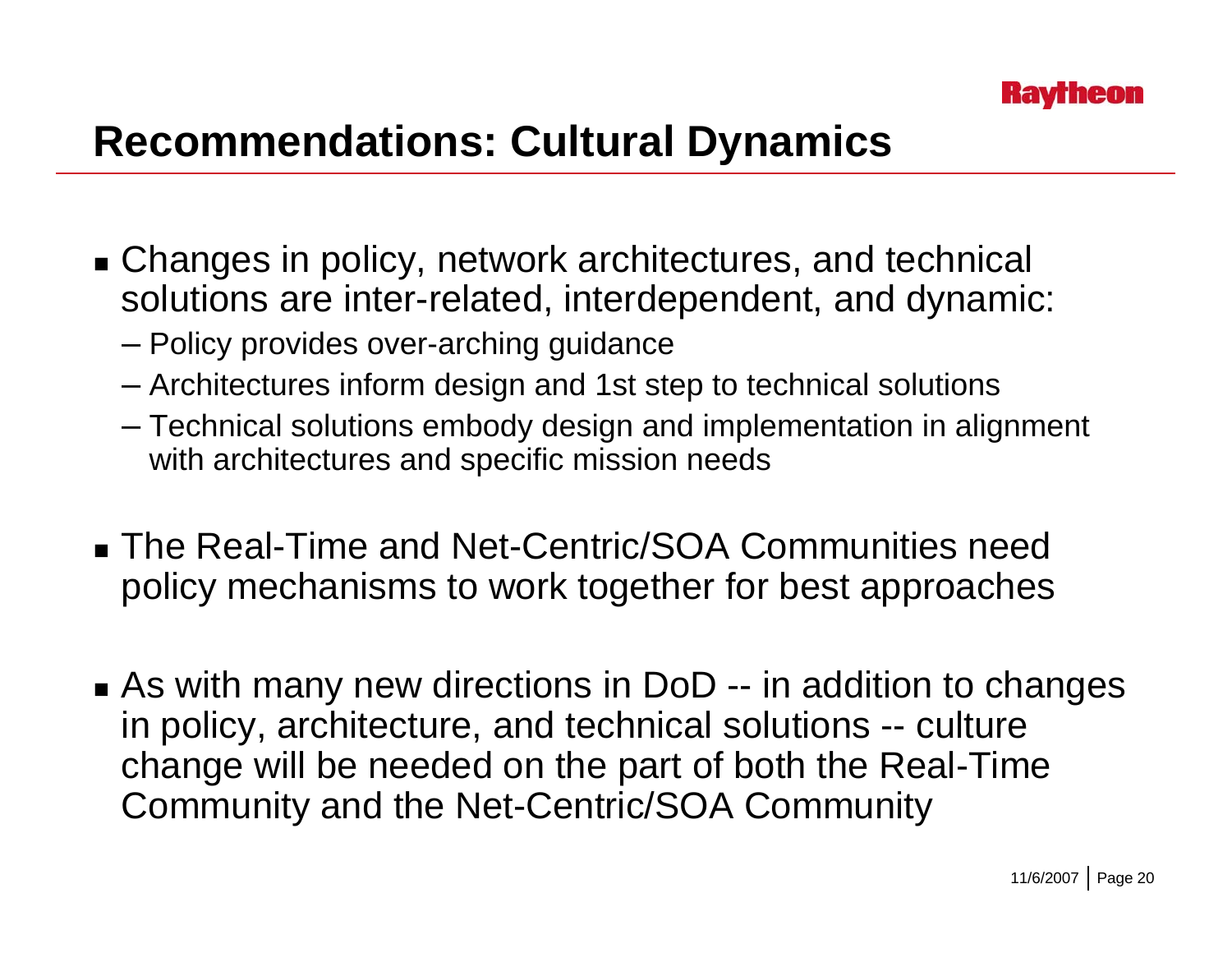

#### **Recommendations: Network Architectures**

- Real-Time Separation:
	- The use of dedicated network structures is one solution to insure QoS for Real-time users
- Real-Time Enclave through Segregation:
	- Segregation includes the set solutions that include VPN, "tunneling" and Encryption of "network routes" on existing networks.
	- This is a less robust solution but one that lends itself to more Net-Centric Architectures
- Analysis of Enterprise Networks to determine if current bounded areas are the result of Network Separation or Virtual Segregation -- critical because Virtually-Segregated networks can lose QoS due to others' networks on the same backbone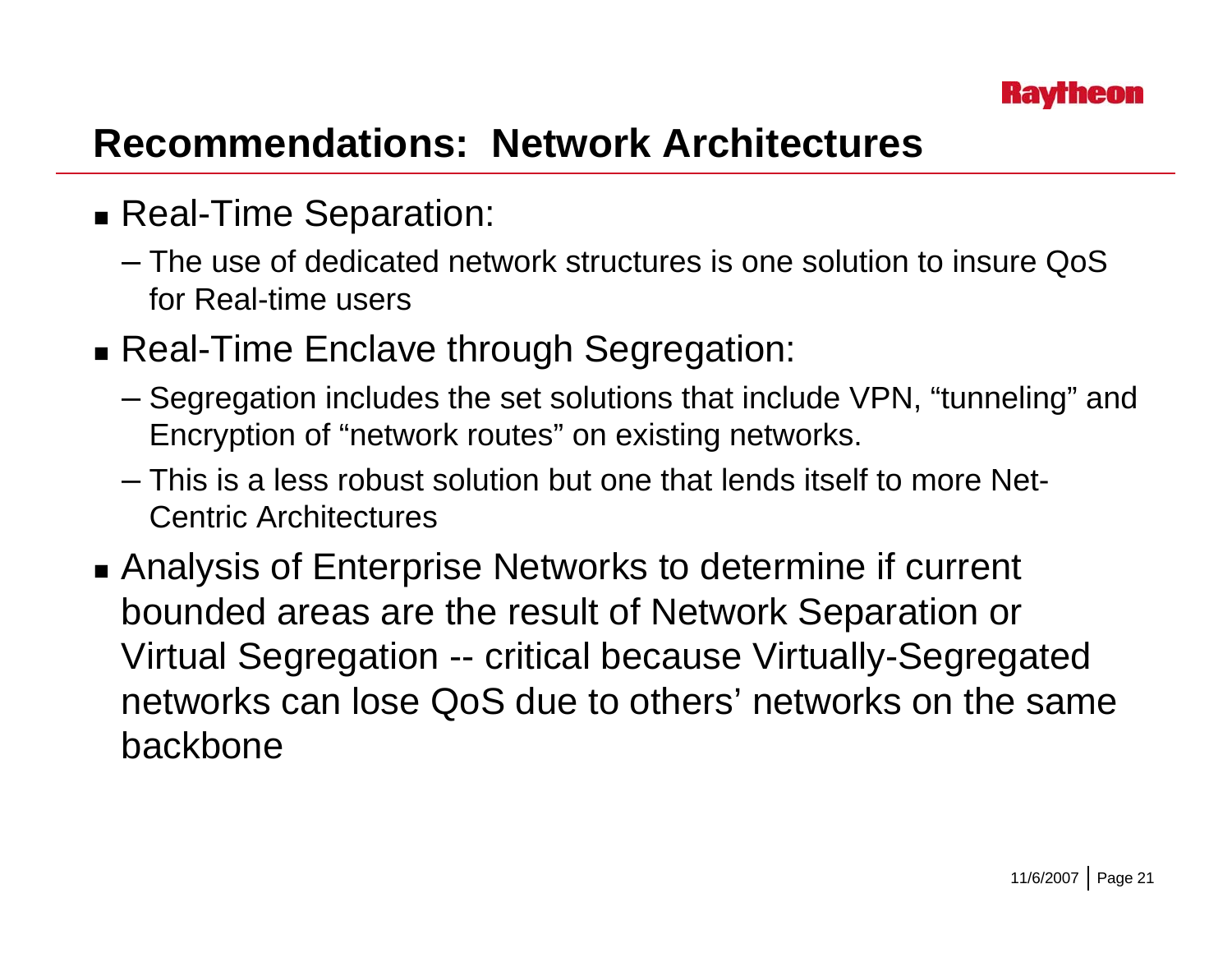

#### **Recommendations: Network Architectures (cont)**

#### ■ Policy & Network Architectures:

- Product development/design/deployment cycle support:
	- $\bullet\,$  Policy that directs adherence to Network Architectures
	- $\bullet\,$  Architectures that push run-time design choices as late as possible in the cycle facilitate service discovery, lead to less redesign and rework, and increase flexibility

#### ■ Network Isolation or Separation must be:

- Pushed down to the lowest level of granularity, so that Real-Time needs don't Balkanize the emerging Net-centric DoD Enterprise
- Tempered by organizational needs and mission success goals
- Provide accessibility for mission critical information/command flow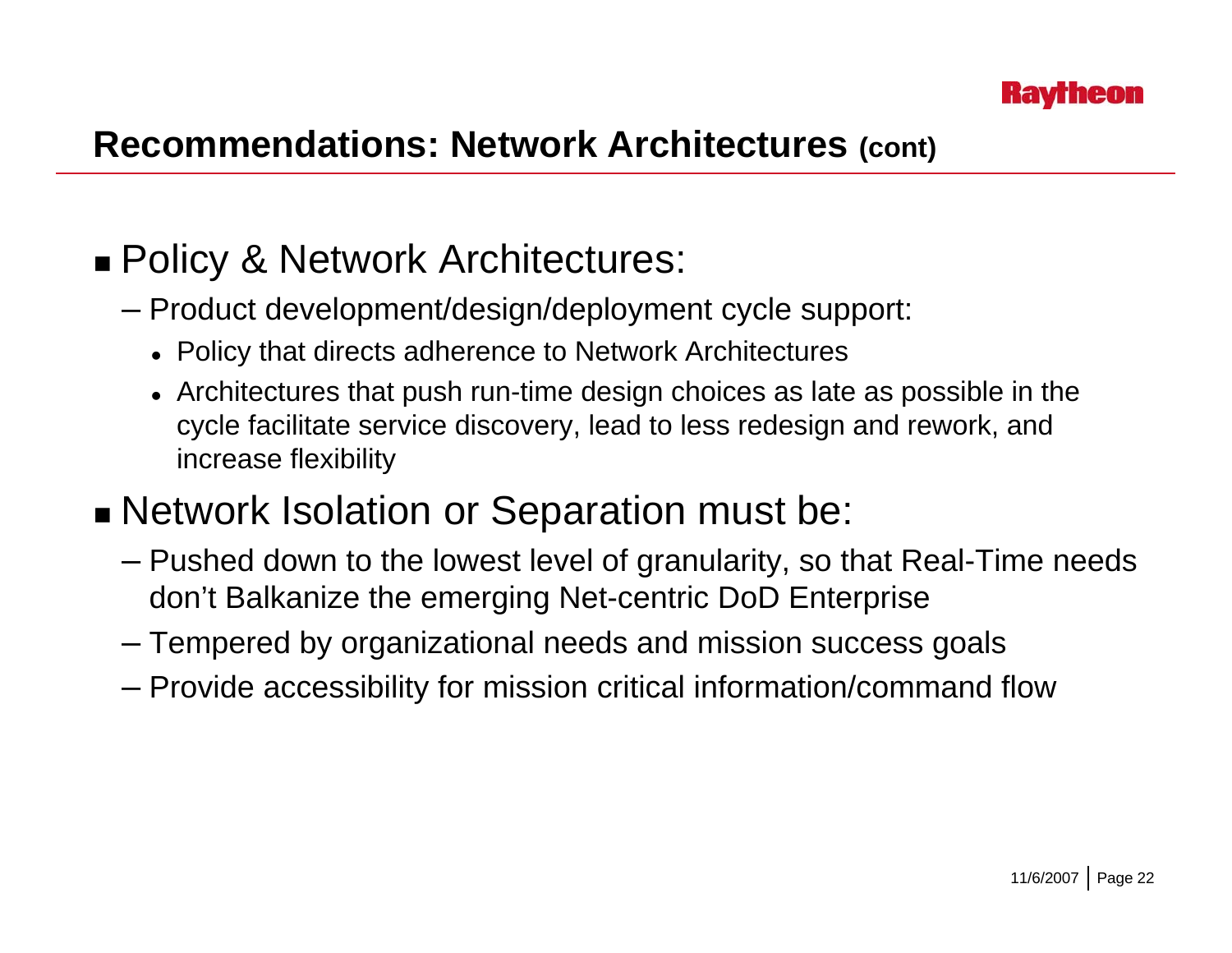

## **Recommendations: Technical Solutions**

- ■Infrastructure and Applications that prioritize Real-Time and Time-Sensitive packets over shared networks either using some kind of route management or on the fly compressions
	- Assumes viable, multi-phase network strategy that considers
		- Design Time
		- $\bullet\,$  Integration Time
		- Pre-Deployment and Deployment Orchestration Time
		- Run-time Management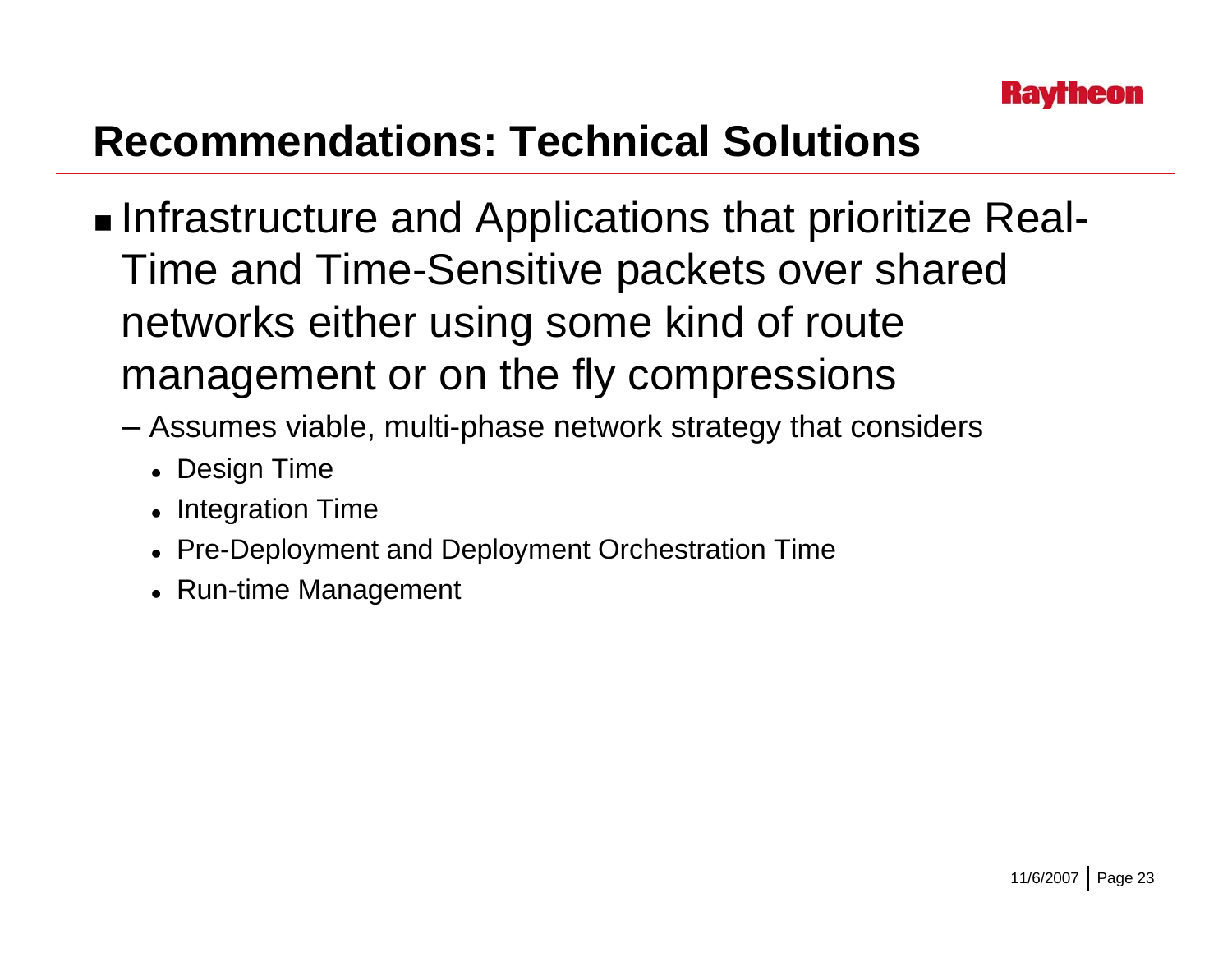

## **Summary**

- To achieve success, Real-Time mission-critical operations must *engage* in dialogue and policy development with both:
	- Traditional Real-Time Communities
	- Net-Centric, SOA Communities
- Technical solutions must be developed to allow Real-time network management
- Network segregation or separation must be:
	- Pushed down to the lowest level of granularity to avoid "Balkanization" of Netcentric enterprise
	- Tempered by mission needs and success goals
	- Provide accessibility for mission critical information/command flow, and not for sake of organizational turf
- Real-Time components must live within the Enterprise need-space and interoperate as a service
- Net-Centric Enterprises need to move forward, respecting Real-Time component constraints